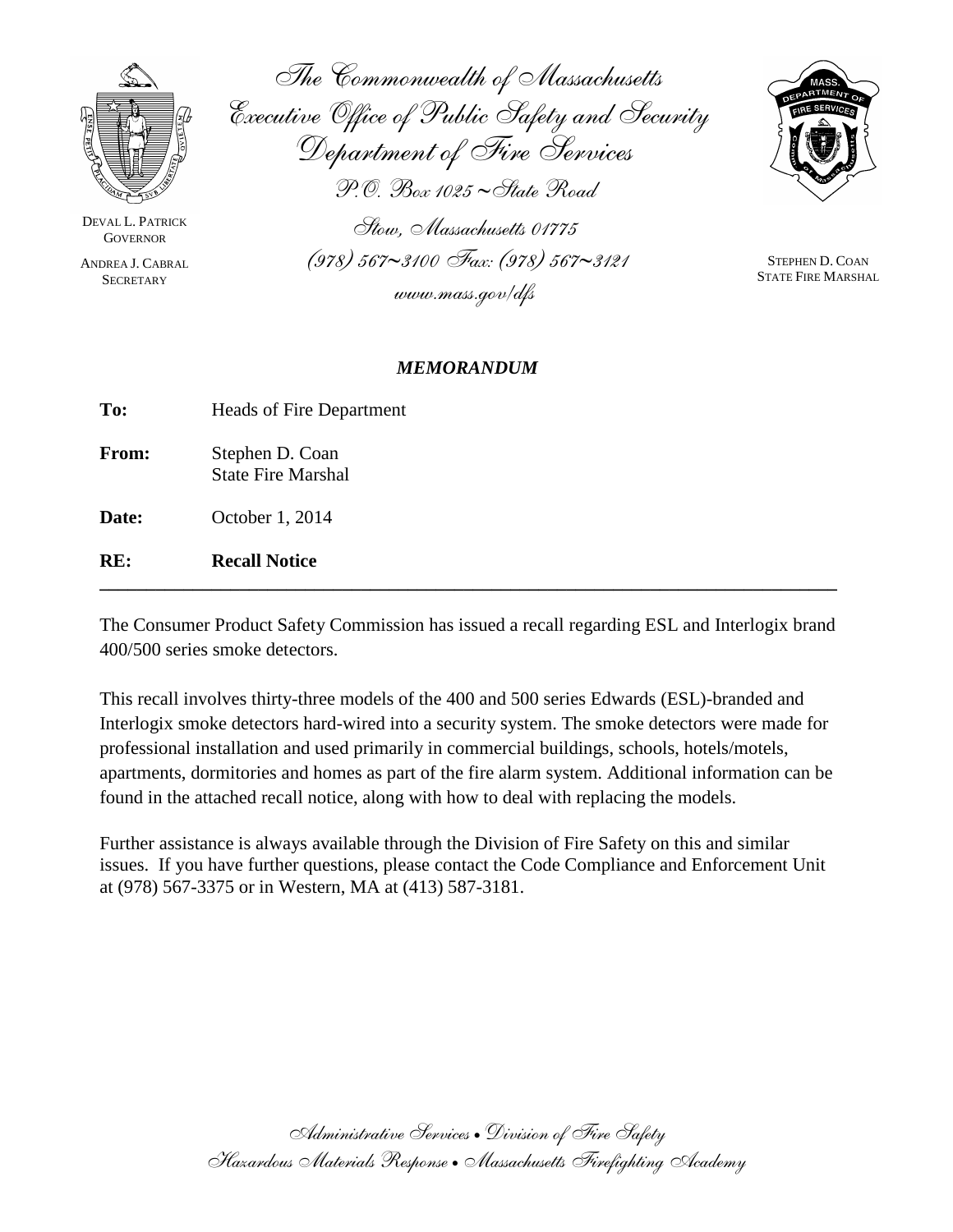<span id="page-1-0"></span>ESL, Interlogix Hard-Wired Smoke Alarms Recalled Due to Failure to Alert Consumers of a Fire | CPSC.gov



ESL and Interlogix brand 400/500 series smoke

Radio frequency interference can cause the smoke detectors to fail to alert consumers of a fire.

Edwards at (800) 655-4497 select option 5, from 8 a.m. to 5:30 p.m. ET Monday through Friday or online at [www.edwardsfiresafety.com](http://www.edwardsfiresafety.com/) and click on Contact Us. Interlogix toll-free at (855) 286-8889 select option 2, from 5 a.m. to 5 p.m. PT Monday through Friday or online at [www.interlogix.com](http://www.interlogix.com/) and click on Customer Service for more information.

[Report an Incident Involving this Product](https://www.saferproducts.gov/CPSRMSPublic/Incidents/ReportIncident.aspx)  $\blacktriangleright$ 

[Home](http://www.cpsc.gov/en/) / [Recalls](http://www.cpsc.gov/en/Recalls/) / [2014](http://www.cpsc.gov/en/Recalls/2014/)

# ESL, Interlogix Hard-Wired Smoke Alarms Recalled Due to Failure to Alert Consumers of a Fire

detectors

 $\Box$  [Replace](#page-2-0)

Recall date: AUGUST 13, 2014 **Recall number: 14-255** Recall number: 14-255



# Recall Details

In conjunction with



# Units

About 141,000 in U.S. and 13,000 in Canada

# Description



# Search Recalls And News Alerts



## Find Recalls By:

- [Company](http://www.cpsc.gov/cgi-bin/epi/epifirm.aspx)
- [Country Where Manufactured](http://www.cpsc.gov/cgi-bin/epi/epicmfg.aspx)

## Toll-free Consumer Hotline

800-638-2772 (TTY 301-595-7054)

Times: 8 a.m. - 5:30 p.m. ET; Messages can be left anytime

Call to get product safety and other agency information and to [report unsafe products.](https://origin.www.saferproducts.gov/)

# Media Contact

Please use the below phone number for all media requests.

Phone: (301) 504-7908

Spanish: (301) 504-7800

[View CPSC contacts for specific areas of](http://www.cpsc.gov/en/About-CPSC/Contact-Information/Media-Contact/) [expertise](http://www.cpsc.gov/en/About-CPSC/Contact-Information/Media-Contact/)

### Stay Connected



# Report an Unsafe Product

We are still interested in receiving incident or injury reports that are either directly related to this product recall or involve a different hazard with the same product.

[Report a Product on SaferProducts.gov](https://origin.www.saferproducts.gov/)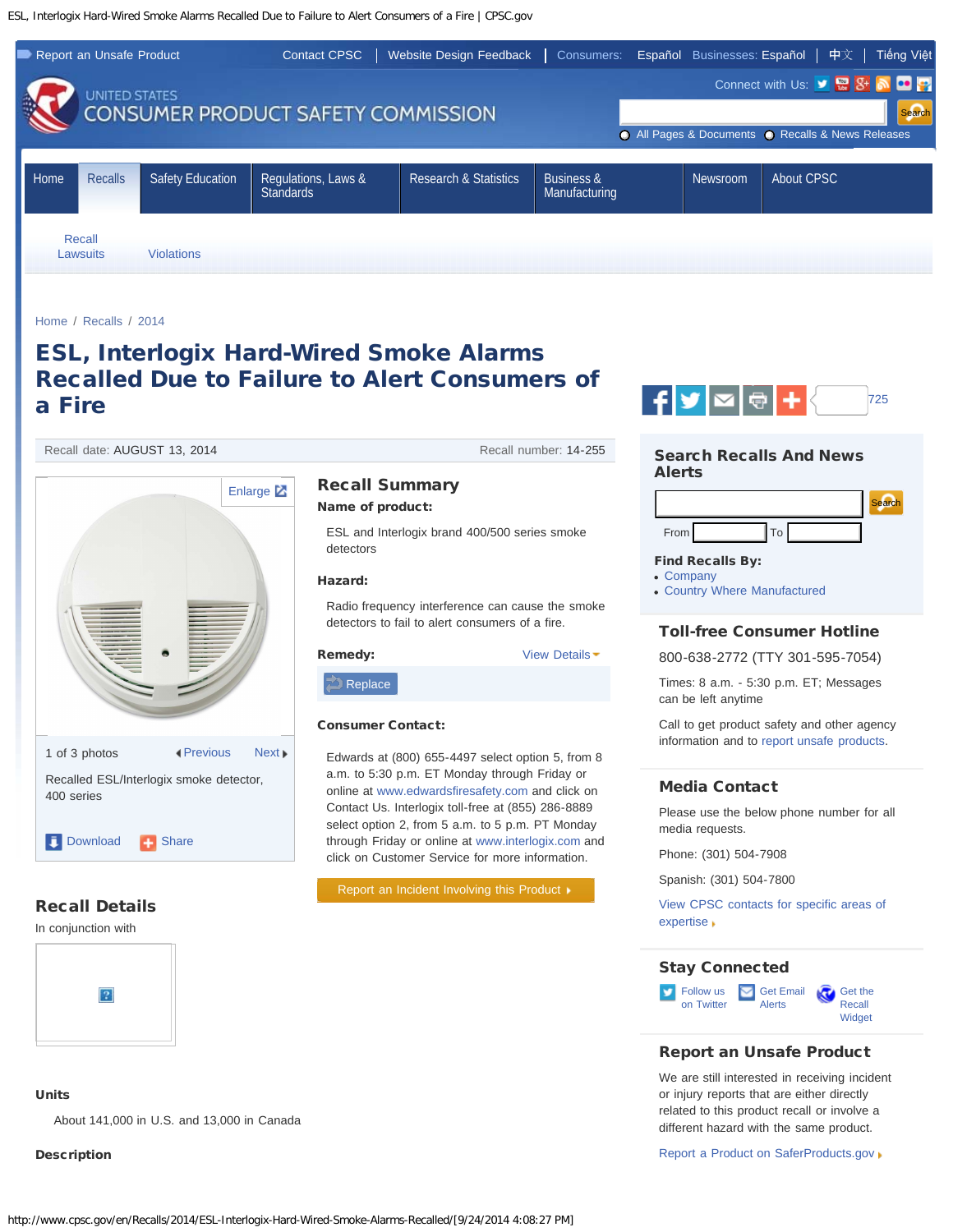#### ESL, Interlogix Hard-Wired Smoke Alarms Recalled Due to Failure to Alert Consumers of a Fire | CPSC.gov

This recall involves thirty-three models of the 400 and 500 series Edwards (ESL)-branded and Interlogix smoke detectors hard-wired into a security system. Edwards and Interlogix smoke detectors are identical. The 2-wire or 4-wire detectors are round, white and measure 6 inches across by 2 inches high. The smoke detectors were made for professional installation and used primarily in commercial buildings, schools, hotels/motels, apartments, dormitories and homes as part of the fire alarm system. Recalled units have date codes 13084 through 14059 with the first two digits representing the year, for example: 13 for 2013 and 14 for 2014; and the last three digits representing the day of the year, for example: 084 is the 84th day of 2013, which is March 25, 2013. The initials ESL, the date code and one of the following model numbers are printed on a label on the back of the detector's cover and on the product's packaging.

400 series: 429AT, 429C, 429CAD, 429CRT, 429CST, 429CT, 429CTAD, 449AT, 449C, 449CRT, 449CSRH, 449CSRT, 449CST, 449CSTE, 449CT and 449CTE.

500 Series: 511C, 518C, 521B, 521BXT, 521B-10PKDMP, 521B-10PKG, 521BXT-10PKG, 521BXT-DMP-10PKG, 528B, 528CRXT, 541C, 541C-10PKG, 541CXT, 541CXT-10PK and 548C.

#### Incidents/Injuries

None.

#### <span id="page-2-0"></span>Remedy

Customers should immediately contact their security or fire system provider to determine if any of their units are included in the recall. If so, they will receive free replacement and free installation of new smoke detectors. Consumers should not take the alarms out of service until the replacement alarm has been installed. Only professional installers should remove and replace these units.

#### Sold at

Alarm system, security equipment and electrical equipment contractors, dealers and installers for use in fire alarm systems for commercial buildings, hotels/motels, apartments, dormitories and homes from March 2013 to February 2014. The cost of the individual detectors varies between \$30 and \$50. The cost of the integrated alarm or security systems varies greatly.

#### Importers

UTC Fire & Security Americas Corporation Inc, of Arden Hills, Minn. owns the Interlogix assets. Edwards assets were acquired by Walter Kidde Portable Equipment Inc., of Mebane, N.C. in January 2014. Both importers are units of United Technologies Corp., of Hartford, Conn.

#### Manufacturer

Fyrnetics Limited of Hong Kong, China.

#### Manufactured in

China

The U.S. Consumer Product Safety Commission is charged with protecting the public from unreasonable risks of injury or death associated with the use of thousands of types of consumer products under the agency's jurisdiction. Deaths, injuries, and property damage from consumer product incidents cost the nation more than \$1 trillion annually. CPSC is committed to protecting consumers and families from products that pose a fire, electrical, chemical or mechanical hazard. CPSC's work to help ensure the safety of consumer products - such as toys, cribs, power tools, cigarette lighters and household chemicals -– contributed to a decline in the rate of deaths and injuries associated with consumer products over the past 40 years.

Federal law bars any person from selling products subject to a publicly-announced voluntary recall by a manufacturer or a mandatory recall ordered by the Commission.

To report a dangerous product or a product-related injury go online to [www.SaferProducts.gov](https://origin.www.saferproducts.gov/) or call CPSC's Hotline at (800) 638-2772 or teletypewriter at (301) 595-7054 for the hearing impaired. Consumers can obtain news release and recall information at www.cpsc.gov, on Twitter @[USCPSC](https://twitter.com/uscpsc) or by subscribing to CPSC's [free e-mail](http://www.cpsc.gov/en/Newsroom/Subscribe/) [newsletters.](http://www.cpsc.gov/en/Newsroom/Subscribe/)

**Inside CPSC:** Connect with Us: Inside CPSC: Inside CPSC: Inside CPSC: Inside CPSC: Install Connect with Us: